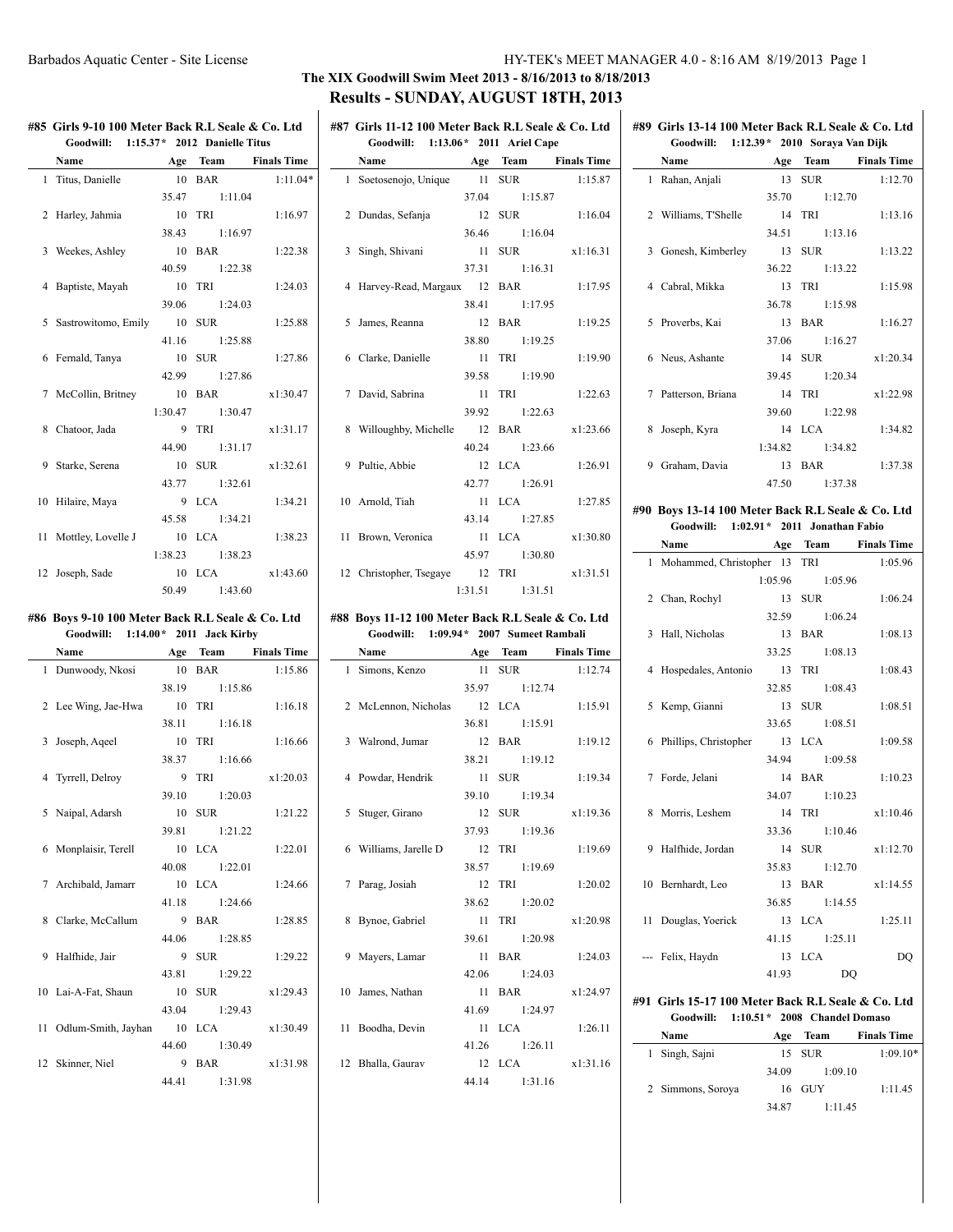### Barbados Aquatic Center - Site License HY-TEK's MEET MANAGER 4.0 - 8:16 AM 8/19/2013 Page 2

**#97 Girls 11-12 50 Meter Free**

### **The XIX Goodwill Swim Meet 2013 - 8/16/2013 to 8/18/2013 Results - SUNDAY, AUGUST 18TH, 2013**

### **(#91 Girls 15-17 100 Meter Back R.L Seale & Co. Ltd)**

|   | 3 Bergasse, Thalia     | 15 LCA        | 1:11.56  |
|---|------------------------|---------------|----------|
|   |                        | 34.33 1:11.56 |          |
|   | 4 Hoost, Shanine       | 15 SUR        | 1:15.09  |
|   |                        | 36.49 1:15.09 |          |
|   | 5 Marcano, Marie       | 17 TRI        | 1:15.63  |
|   |                        | 36.24 1:15.63 |          |
|   | 6 Keany, Vanessa-Ann   | 15 BAR        | 1:17.15  |
|   |                        | 36.54 1:17.15 |          |
|   | 7 Tjon A Joe, Arantxa  | 15 SUR        | x1:17.16 |
|   |                        | 36.71 1:17.16 |          |
| 8 | Bruce, Laura           | 16 LCA        | 1:22.29  |
|   |                        | 38.44 1:22.29 |          |
| 9 | Wharton, Aautumn       | 15 BAR        | 1:25.08  |
|   |                        | 39.86 1:25.08 |          |
|   | 10 Parag, Colleen      | 17 TRI        | 1:25.35  |
|   |                        | 40.60 1:25.35 |          |
|   | 11 De Matas, Todah Joy | 15 TRI        | x1:29.07 |
|   |                        | 44.20 1:29.07 |          |
|   |                        |               |          |

### **#92 Boys 15-17 100 Meter Back R.L Seale & Co. Ltd Goodwill: 1:00.51\* 2009 Walter Romany**

|    | Name                         | Age | Team              | <b>Finals Time</b> |
|----|------------------------------|-----|-------------------|--------------------|
|    | 1 Ramtahal, Vikash           | 17  | <b>TRI</b>        | 1:02.83            |
|    |                              |     | 30.42 1:02.83     |                    |
|    | 2 Chan, Jordi                |     | 15 SUR            | 1:04.62            |
|    |                              |     | 31.54 1:04.62     |                    |
|    | 3 Thomas, Bradley            |     | 15 TRI            | 1:04.80            |
|    |                              |     | 31.43 1:04.80     |                    |
|    | 4 Oldenstam, Jonathan 15 SUR |     |                   | 1:05.45            |
|    |                              |     | 32.44 1:05.45     |                    |
|    | 5 Coles, Joshua              |     | 17 BAR            | 1:06.44            |
|    |                              |     | $31.02 \t1:06.44$ |                    |
|    | 6 Adjodha, Joshua            |     | 17 LCA            | 1:07.40            |
|    |                              |     | 32.86 1:07.40     |                    |
| 7  | Sampson, Jeremy              |     | 15 TRI            | x1:08.65           |
|    |                              |     | 33.53 1:08.65     |                    |
| 8  | Pile, Jonathan               |     | 17 BAR            | 1:09.30            |
|    |                              |     | 33.38 1:09.30     |                    |
|    | 9 McLennon, Jonathon         |     | 16 LCA            | 1:11.19            |
|    |                              |     | 34.87 1:11.19     |                    |
|    | 10 Gemerts, Quincy           | 17  | <b>SUR</b>        | x1:16.09           |
|    |                              |     | 36.29 1:16.09     |                    |
| 11 | Emmanuel, Stefon             |     | 15 LCA            | x1:24.83           |
|    |                              |     | 39.94 1:24.83     |                    |

### **#93 Girls 8&U 50 Meter Free**

|   | Goodwill:             |     |            | 33.52 * 2010 Charise Mason |
|---|-----------------------|-----|------------|----------------------------|
|   | Name                  | Age | Team       | <b>Finals Time</b>         |
|   | 1 Dunwoody, Aza       | 8   | <b>BAR</b> | 34.60                      |
|   | 2 Anthony, Zoe        | 8   | TRI        | 35.85                      |
|   | 3 Marcelle, Mya       | 8   | TRI        | 36.99                      |
|   | 4 Moeslan, Caithlin   | 8   | <b>SUR</b> | 37.55                      |
|   | 5 Talma, Keilani      | 8   | <b>BAR</b> | 37.94                      |
|   | 6 Karwofodi, Cheverny | 8   | <b>SUR</b> | 38.35                      |
| 7 | Renwick, Kayla        | 8   | <b>BAR</b> | x38.38                     |
| 8 | Caseman, Neishelah    | 6   | TRI        | x38.90                     |

|                | Results - SUNDAT, AUGUST 101 II, 2015 |          |                   |                           |
|----------------|---------------------------------------|----------|-------------------|---------------------------|
| 9              | Touw Ngie Tjouw, Talia                | 8        | <b>SUR</b>        | x39.01                    |
| 10             | Hazzell, Naima                        | $\tau$   | <b>LCA</b>        | 44.65                     |
| 11             | Mauricette, Sunshine                  | 8        | <b>LCA</b>        | 46.69                     |
| 12             | Persaud, Aleka                        | 6        | <b>GUY</b>        | 48.45                     |
| 13             | Stiede, Raven                         | 8        | <b>LCA</b>        | x49.60                    |
|                | #94 Boys 8&U 50 Meter Free            |          |                   |                           |
|                | Goodwill:<br>$31.12*$                 |          |                   | 2010 Yael Touw Ngie Tjouw |
|                | Name                                  | Age      | Team              | <b>Finals Time</b>        |
| 1              | Taylor, Zachary                       | 8        | <b>BAR</b>        | 32.51                     |
| 2              | Stuger, Feranto                       | 8        | <b>SUR</b>        | 33.82                     |
| 3              | Trotman, Kai                          | 8        | BAR               | 34.33                     |
| $\overline{4}$ | Wilson, Zarek W                       | 7        | TRI               | 34.60                     |
| 5              | Changar, Josiah                       | 7        | TRI               | 34.61                     |
| 6              | Pollard, Christopher                  | 8        | BAR               | x34.88                    |
| 7              | Seaton, Leon                          | 8        | <b>GUY</b>        | 35.40                     |
| 8              | Matamoro, Johann-Matth                | 8        | TRI               | x36.01                    |
| 9              | Kasdiran, Preston                     | 8        | <b>SUR</b>        | 36.22                     |
| 10             | Reynolds, Ziv                         | 8        | <b>LCA</b>        | 37.41                     |
| 11             | Blanchard, D'Andre                    | 7        | LCA               | 37.67                     |
| 12             | Moeljodirjo, Sven                     | 7        | <b>SUR</b>        | x39.04                    |
| 13             | Noel, Raekwon                         | 7        | GUY               | 40.61                     |
| 14             | Ambrose, Kyle                         | 8        | LCA               | x40.89                    |
| 15             | Munroe, Lajaun                        | 7        | <b>GUY</b>        | x48.33                    |
|                |                                       |          |                   |                           |
|                | #95 Girls 9-10 50 Meter Free          |          |                   |                           |
|                | Goodwill:<br>$29.22*$                 | 2012     |                   | <b>Destiny Harding</b>    |
|                | Name                                  | Age      | Team              | <b>Finals Time</b>        |
| 1<br>2         | Titus, Danielle                       | 10<br>10 | <b>BAR</b><br>TRI | 30.02<br>30.57            |
| 3              | Harley, Jahmia<br>Weekes, Ashley      | 10       | <b>BAR</b>        | 31.23                     |
| 4              | Smith, Kayla                          | 9        | <b>BAR</b>        | x31.46                    |
| 5              | Sastrowitomo, Emily                   | 10       | <b>SUR</b>        | 32.60                     |
| 6              | Baptiste, Mayah                       | 10       | TRI               | 33.37                     |
| 7              | Kommies, Lequisha                     | 10       | <b>SUR</b>        | 33.39                     |
| 8              | Chatoor, Jada                         | 9        | TRI               | x33.86                    |
| 9              | Fernald, Tanya                        | 10       | ${\rm SUR}$       | x34.34                    |
| 10             | Hilaire, Maya                         | 9        | <b>LCA</b>        | 37.24                     |
| 11             | Mottley, Lovelle J                    | 10       | <b>LCA</b>        | 38.86                     |
| 12             | Joseph, Sade                          | 10       | <b>LCA</b>        | x39.57                    |
|                |                                       |          |                   |                           |
|                | #96 Boys 9-10 50 Meter Free           |          |                   |                           |
|                | Goodwill:<br>$29.25*$                 |          |                   | 2012 Yael Touw Ngie Tjouw |
|                | Name                                  | Age      | Team              | <b>Finals Time</b>        |
| 1              | Dunwoody, Nkosi                       | 10       | <b>BAR</b>        | 30.00                     |
| 2              | Joseph, Aqeel                         | 10       | TRI               | 30.55                     |
| 3              | Odlum-Smith, Jayhan                   | 10       | LCA               | 31.36                     |
| 4              | Gulstone, Taj                         | 9        | BAR               | 31.95                     |
| 5              | Naipal, Adarsh                        | 10       | <b>SUR</b>        | 32.70                     |
| 6              | Lee Wing, Jae-Hwa                     | 10       | TRI               | 33.11                     |
| 7              | Lai-A-Fat, Shaun                      | 10       | <b>SUR</b>        | 33.44                     |
| 8              | Jones, Dean                           | 10       | <b>SUR</b>        | x33.62                    |
| 9              | Tyrrell, Delroy                       | 9        | TRI               | x33.94                    |
| 10             | Clarke, McCallum                      | 9        | BAR               | x34.12                    |
| 11             | Archibald, Jamarr                     | 10       | LCA               | 35.12                     |
| 12             | Samuel, Andre                         | 10       | LCA               | x35.22                    |
|                |                                       |          |                   |                           |
|                |                                       |          |                   |                           |
|                |                                       |          |                   |                           |
|                |                                       |          |                   |                           |

|     | Goodwill:<br>$29.22*$         |      |            | 2007 Dayna Gillette |
|-----|-------------------------------|------|------------|---------------------|
|     | Name                          | Age  | Team       | <b>Finals Time</b>  |
| 1   | Singh, Shivani                | 11   | SUR        | 29.65               |
| 2   | Soetosenojo, Unique           | 11   | <b>SUR</b> | 29.75               |
| 3   | Graanoogst, Tatjana           | 11   | <b>SUR</b> | x29.95              |
| 4   | Dupigny, Gabrielle            | 12   | <b>BAR</b> | 30.24               |
| 5   | Harvey-Read, Margaux          | 12   | <b>BAR</b> | 30.69               |
| 6   | James, Reanna                 | 12   | <b>BAR</b> | x31.24              |
| 7   | David, Sabrina                | 11   | TRI        | 32.43               |
| 8   | Christopher, Tsegaye          | 12   | TRI        | 33.08               |
| 9   | Burgin-Toney, Raven           | 11   | TRI        | x33.23              |
| 10  | Pultie, Abbie                 | 12   | <b>LCA</b> | 33.46               |
| 11  | Arnold, Tiah                  | 11   | <b>LCA</b> | 34.68               |
| 12  | Brown, Veronica               | 11   | <b>LCA</b> | x34.78              |
| --- | Toney-Renee, Raven            | 11   | TRI        | <b>NS</b>           |
|     | #98 Boys 11-12 50 Meter Free  |      |            |                     |
|     | <b>Goodwill:</b><br>$26.99*$  | 2012 |            | Gianni Kemp         |
|     | Name                          | Age  | Team       | <b>Finals Time</b>  |
| 1   | Simons, Kenzo                 | 11   | <b>SUR</b> | 28.47               |
| 2   | Bynoe, Gabriel                | 11   | TRI        | 28.54               |
| 3   | Chatoor, Graham               | 11   | TRI        | 28.95               |
| 4   | Williams, Jarelle D           | 12   | TRI        | x29.03              |
| 5   | Stuger, Girano                | 12   | <b>SUR</b> | 29.69               |
| 6   | Walrond, Jumar                | 12   | <b>BAR</b> | 30.32               |
| 7   | Nahar, Pierre                 | 12   | <b>SUR</b> | x30.75              |
| 8   | McLennon, Nicholas            | 12   | <b>LCA</b> | 31.01               |
| 9   | Mayers, Lamar                 | 11   | BAR        | 32.34               |
| 10  | James, Nathan                 | 11   | <b>BAR</b> | x32.61              |
| 11  | Hacket, Nathon                | 11   | <b>GUY</b> | 33.12               |
| 12  | Boodha, Devin                 | 11   | <b>LCA</b> | 33.53               |
| 13  | Beaton, Nkosi                 | 11   | <b>GUY</b> | 35.84               |
| 14  | Taylor, Cavaari               | 11   | <b>LCA</b> | x36.26              |
|     | #99 Girls 13-14 50 Meter Free |      |            |                     |

|      | Goodwill:<br>$28.13*$    |     | 2011 Britnay van Lang |                    |  |
|------|--------------------------|-----|-----------------------|--------------------|--|
|      | Name                     | Age | Team                  | <b>Finals Time</b> |  |
| 1    | Cabral, Mikka            | 13  | TRI                   | 29.31              |  |
| 2    | Neus, Ashante            | 14  | <b>SUR</b>            | 29.38              |  |
| 3    | Williams, T'Shelle       | 14  | TRI                   | 30.07              |  |
| 4    | Khan, Accalia            | 13  | <b>GUY</b>            | 30.47              |  |
| 5    | Rahan, Anjali            | 13  | <b>SUR</b>            | 30.85              |  |
| 6    | Proverbs, Kai            | 13  | <b>BAR</b>            | 31.12              |  |
| 7    | Soeradi, Marion          | 14  | <b>SUR</b>            | x31.52             |  |
| 8    | Fiedtkou, Nikita         | 13  | <b>GUY</b>            | 32.13              |  |
| 9    | Patterson, Briana        | 14  | TRI                   | x32.82             |  |
| 10   | Piggott, Tara            | 14  | <b>BAR</b>            | 34.34              |  |
| 11   | McKenzie, Amber          | 13  | <b>BAR</b>            | x34.57             |  |
| 12   | Joseph, Kyra             | 14  | <b>LCA</b>            | 34.63              |  |
| #100 | Boys 13-14 50 Meter Free |     |                       |                    |  |
|      | Goodwill:<br>$25.20*$    |     | 2012 Jordi Chan       |                    |  |
|      | Name                     | Age | Team                  | <b>Finals Time</b> |  |
| 1    | Chan, Rochyl             | 13  | <b>SUR</b>            | 25.21              |  |
| 2    | Limburg, Juan            | 13  | <b>SUR</b>            | 25.32              |  |
| 3    | Kemp, Gianni             | 13  | <b>SUR</b>            | x26.13             |  |
| 4    | Mohammed, Christopher    | 13  | TRI                   | 26.44              |  |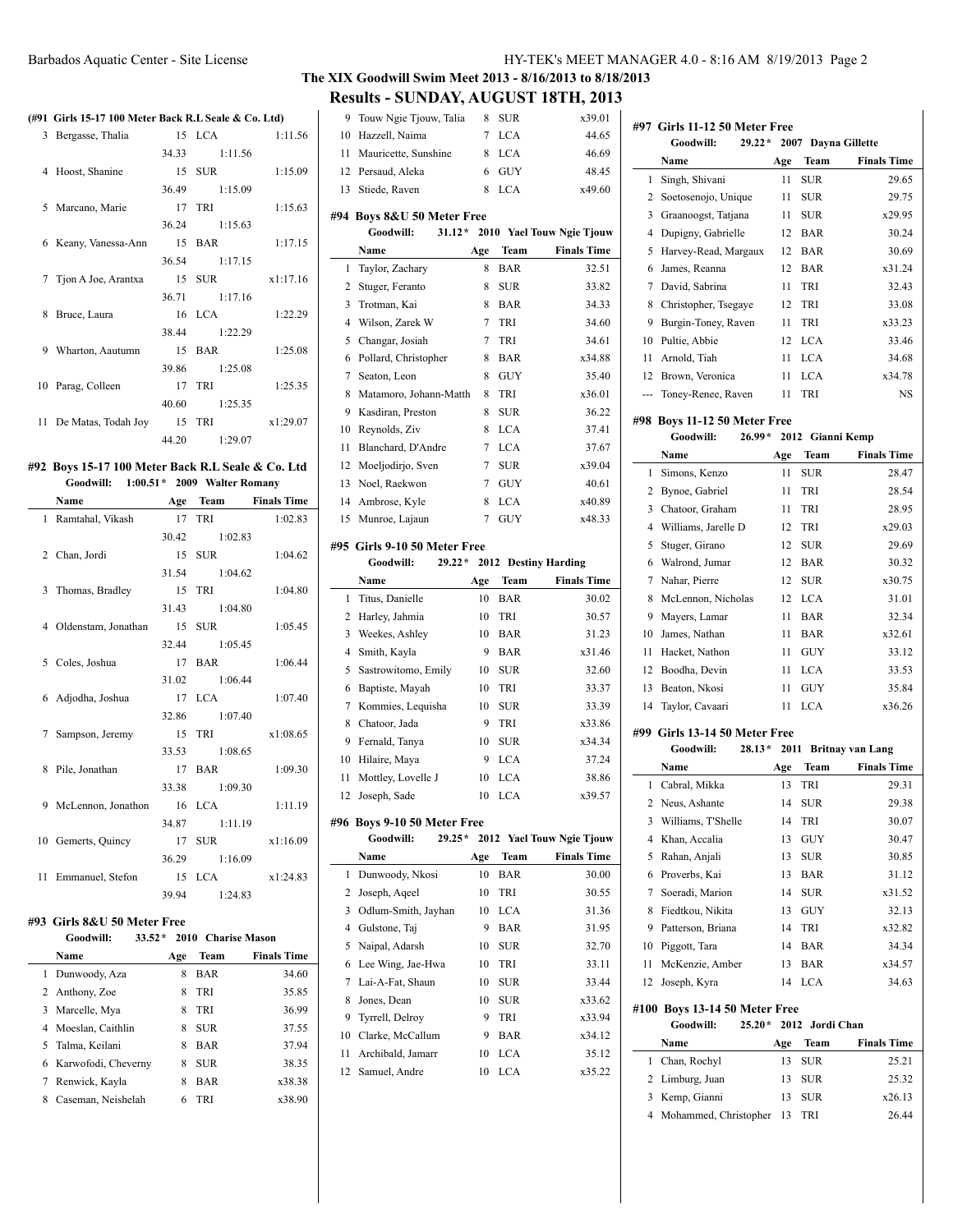### Barbados Aquatic Center - Site License HY-TEK's MEET MANAGER 4.0 - 8:16 AM 8/19/2013 Page 3

# **The XIX Goodwill Swim Meet 2013 - 8/16/2013 to 8/18/2013**

**Results - SUNDAY, AUGUST 18TH, 2013**

### **(#100 Boys 13-14 50 Meter Free)**

|     | 5 Morris, Leshem        | 14 | <b>TRI</b> | 26.48  |
|-----|-------------------------|----|------------|--------|
|     | 6 Fletcher, Christopher | 14 | <b>TRI</b> | x26.75 |
|     | Forde, Jelani           | 14 | <b>BAR</b> | 26.88  |
| 8   | Mullins, Kent           | 13 | <b>BAR</b> | 27.34  |
|     | 9 Phillips, Christopher | 13 | LCA.       | 27.64  |
|     | 10 Ernest, Kyle         | 14 | LCA.       | 27.72  |
| 11  | Hall, Nicholas          | 13 | <b>BAR</b> | x28.37 |
|     | 12 deNobrega, Joseph    | 13 | <b>GUY</b> | 29.24  |
| 13. | Skeete, Jamaal          | 14 | <b>GUY</b> | 29.68  |
|     | 14 Felix, Haydn         | 13 | LCA.       | x32.99 |

### **#101 Girls 15-17 50 Meter Free**

|    | Goodwill:             | $27.74*$ |     |            | 2012 Britany van Lang |
|----|-----------------------|----------|-----|------------|-----------------------|
|    | Name                  |          | Age | Team       | <b>Finals Time</b>    |
| 1  | Willoughby, Kimberley |          | 15  | BAR        | 28.11                 |
| 2  | Breidel, Gabrielle    |          | 15  | <b>SUR</b> | 28.57                 |
| 3  | Hoost, Shanine        |          | 15  | <b>SUR</b> | 28.91                 |
| 4  | Gaskin, Athena        |          | 17  | <b>GUY</b> | 29.03                 |
| 5  | Marcano, Marie        |          | 17  | TRI        | 29.04                 |
| 6  | Singh, Sajni          |          | 15  | <b>SUR</b> | x29.17                |
| 7  | Bruce, Laura          |          | 16  | LCA        | 30.30                 |
| 8  | Parag, Colleen        |          | 17  | TRI        | 30.36                 |
| 9  | Searles, Jade         |          | 15  | BAR        | 30.46                 |
| 10 | Keany, Vanessa-Ann    |          | 15  | BAR        | x30.54                |
| 11 | Simmons, Soroya       |          | 16  | <b>GUY</b> | 30.63                 |
| 12 | Sanmoogan, Jamila     |          | 15  | <b>GUY</b> | x30.69                |
| 13 | Bergasse, Thalia      |          | 15  | <b>LCA</b> | 30.81                 |
| 14 | Charles, Shara        |          | 16  | TRI        | x31.88                |
| 15 | Pilgrim, Savannah     |          | 15  | <b>LCA</b> | x33.23                |

### **#102 Boys 15-17 50 Meter Free**

|    | Goodwill:               | $23.93*$ |     |            | 2009 Abraham Mc Leod |
|----|-------------------------|----------|-----|------------|----------------------|
|    | Name                    |          | Age | Team       | <b>Finals Time</b>   |
| 1  | Gemerts, Quincy         |          | 17  | SUR        | 24.61                |
| 2  | Ramtahal, Vikash        |          | 17  | <b>TRI</b> | 24.93                |
| 3  | Chan, Jordi             |          | 15  | <b>SUR</b> | 24.96                |
| 4  | Thomas, Bradley         |          | 15  | <b>TRI</b> | 25.23                |
| 5  | Gangaram Panday, Sanjiy |          | 15  | <b>SUR</b> | x25.26               |
| 6  | Gunby, Gabriel          |          | 17  | BAR        | 25.82                |
| 7  | Harrison, Kyle          |          | 17  | <b>TRI</b> | x25.99               |
| 8  | Gaskin, Hannibal        |          | 15  | GUY        | 27.03                |
| 9  | Pile, Jonathan          |          | 17  | <b>BAR</b> | 27.35                |
| 10 | Adams, Omar             |          | 15  | <b>GUY</b> | 27.53                |
| 11 | Emmanuel, Stefon        |          | 15  | <b>LCA</b> | 27.84                |
| 12 | Wilson Chalmers, Jaeden |          | 15  | <b>LCA</b> | 28.17                |
| 13 | McLennon, Jonathon      |          | 16  | LCA        | x28.55               |
| 14 | Ramsaroop, Derrick      |          | 16  | <b>GUY</b> | x29.11               |
| 15 | Bernhardt, Marius       |          | 17  | <b>BAR</b> | x29.30               |
| 16 | Dunn, Omari             |          | 15  | <b>GUY</b> | x29.71               |

# **#103 Girls 9-10 100 Meter Breast**

| Goodwill:        | $1:23.32*$ 2012 Vrisnelit Faure |          |                    |
|------------------|---------------------------------|----------|--------------------|
| <b>Name</b>      |                                 | Age Team | <b>Finals Time</b> |
| 1 Weekes, Ashley |                                 | 10 BAR   | 1:24.17            |
|                  | 41.06                           |          | 1:24.17            |

|    | 2 Titus, Danielle   | $10-10$ | <b>BAR</b>    | 1:24.38  |
|----|---------------------|---------|---------------|----------|
|    |                     | 41.15   | 1:24.38       |          |
|    | 3 Fernald, Tanya    |         | 10 SUR        | 1:30.18  |
|    |                     |         | 42.78 1:30.18 |          |
|    | 4 Marchand, Shahlaa |         | 10 TRI        | 1:31.44  |
|    |                     |         | 44.80 1:31.44 |          |
|    | 5 Smith, Kayla      | 9       | <b>BAR</b>    | x1:36.30 |
|    |                     |         | 45.82 1:36.30 |          |
| 6  | Baptiste, Mayah     | 10      | TRI           | 1:36.88  |
|    |                     |         | 45.02 1:36.88 |          |
|    | 7 Starke, Serena    |         | 10 SUR        | 1:39.98  |
|    |                     |         | 46.39 1:39.98 |          |
|    | 8 Chatoor, Jada     |         | 9 TRI         | x1:40.82 |
|    |                     |         | 47.21 1:40.82 |          |
| 9  | Mottley, Lovelle J  |         | $10$ LCA      | 1:48.06  |
|    |                     |         | 50.75 1:48.06 |          |
| 10 | Joseph, Sade        | 10      | LCA           | 1:49.12  |
|    |                     |         | 52.28 1:49.12 |          |
| 11 | Joseph, Chelsea     |         | $10$ LCA      | x1:58.21 |
|    |                     | 57.14   | 1:58.21       |          |

#### **#104 Boys 9-10 100 Meter Breast**

| Goodwill: 1:23.48 * 2012 Yael Touw Ngie Tjouw |  |               |                      |
|-----------------------------------------------|--|---------------|----------------------|
| Name                                          |  |               | Age Team Finals Time |
| 1 Dunwoody, Nkosi                             |  | 10 BAR        | 1:23.93              |
|                                               |  | 39.73 1:23.93 |                      |
| 2 Joseph, Aqeel                               |  | 10 TRI        | 1:28.80              |
|                                               |  | 44.17 1:28.80 |                      |
| 3 Monplaisir, Terell                          |  | 10 LCA        | 1:29.18              |
|                                               |  | 42.11 1:29.18 |                      |
| 4 Naipal, Adarsh                              |  | 10 SUR        | 1:31.90              |
|                                               |  | 44.57 1:31.90 |                      |
| 5 Lee Wing, Jae-Hwa                           |  | 10 TRI        | 1:33.00              |
|                                               |  | 44.95 1:33.00 |                      |
| 6 Jones, Dean                                 |  | 10 SUR        | 1:34.88              |
|                                               |  | 45.57 1:34.88 |                      |
| 7 Clarke, McCallum                            |  | 9 BAR         | 1:36.80              |
|                                               |  | 46.13 1:36.80 |                      |
| 8 Tyrrell, Delroy                             |  | $9$ TRI       | x1:41.73             |
|                                               |  | 47.80 1:41.73 |                      |
| 9 Samuel, Andre                               |  | 10 LCA        | 1:44.86              |
|                                               |  | 50.77 1:44.86 |                      |
| 10 Archibald, Jamarr                          |  | 10 LCA        | x1:47.21             |
|                                               |  | 51.26 1:47.21 |                      |
| --- Halfhide, Jair                            |  | 9 SUR         | DQ                   |
|                                               |  | 43.75 DQ      |                      |

### **#105 Girls 11-12 100 Meter Breast Goodwill: 1:21.52\* 1999 Rachel Nemele**

 $\sim$ 

|              | Name                   | Age   | Team       | <b>Finals Time</b> |
|--------------|------------------------|-------|------------|--------------------|
| $\mathbf{1}$ | Singh, Shivani         | 11    | <b>SUR</b> | 1:24.98            |
|              |                        | 39.91 | 1:24.98    |                    |
|              | 2 Willoughby, Michelle | 12    | BAR        | 1:25.83            |
|              |                        | 40.56 | 1:25.83    |                    |
|              | 3 Pultie, Abbie        | 12    | - LCA      | 1:25.98            |
|              |                        | 40.96 | 1:25.98    |                    |
|              | 4 David, Sabrina       | 11    | <b>TRI</b> | 1:26.62            |
|              |                        | 41.37 | 1:26.62    |                    |

| 5 Graanoogst, Tatjana         |        | 11 SUR        | 1:28.53  |
|-------------------------------|--------|---------------|----------|
|                               |        | 41.19 1:28.53 |          |
| 6 Dundas, Sefanja             |        | 12 SUR        | x1:29.83 |
|                               |        | 42.12 1:29.83 |          |
| 7 Dupigny, Gabrielle          |        | 12 BAR        | 1:30.80  |
|                               |        | 43.05 1:30.80 |          |
| 8 Harvey-Read, Margaux 12 BAR |        |               | x1:32.95 |
|                               |        | 43.84 1:32.95 |          |
| 9 Clarke, Danielle            | 11 TRI |               | 1:34.61  |
|                               |        | 44.99 1:34.61 |          |
| 10 Toney-Renee, Raven         |        | 11 TRI        | x1:38.26 |
|                               |        | 45.60 1:38.26 |          |
| 11 Arnold, Tiah               |        | 11 LCA        | 1:41.59  |
|                               |        | 48.00 1:41.59 |          |
| 12 Brown, Abigail             |        | 12 LCA        | x1:45.70 |
|                               |        | 48.92 1:45.70 |          |
| --- Burgin-Toney, Raven 11    |        | <b>TRI</b>    | NS       |
|                               |        |               |          |

# **#106 Boys 11-12 100 Meter Breast**

### **Goodwill: 1:16.41\* 2007 Daniel Tardieu**

| Name                   | Age | Team          | <b>Finals Time</b> |
|------------------------|-----|---------------|--------------------|
| 1 Walrond, Jumar       |     | 12 BAR        | 1:22.31            |
|                        |     | 39.04 1:22.31 |                    |
| 2 Bynoe, Gabriel       |     | 11 TRI        | 1:22.62            |
|                        |     | 39.17 1:22.62 |                    |
| 3 Simons, Kenzo        |     | 11 SUR        | 1:26.93            |
|                        |     | 42.11 1:26.93 |                    |
| 4 Chatoor, Graham      |     | 11 TRI        | 1:27.12            |
|                        |     | 41.87 1:27.12 |                    |
| 5 Stuger, Girano       |     | 12 SUR        | 1:27.41            |
|                        |     | 40.79 1:27.41 |                    |
| 6 Powdar, Hendrik      |     | 11 SUR        | x1:27.50           |
|                        |     | 42.20 1:27.50 |                    |
| 7 Hacket, Nathon       |     | 11 GUY        | 1:27.97            |
|                        |     | 40.09 1:27.97 |                    |
| 8 McLennon, Nicholas   |     | $12$ LCA      | 1:31.76            |
|                        |     | 43.21 1:31.76 |                    |
| 9 Mayers, Lamar        |     | 11 BAR        | 1:34.00            |
|                        |     | 44.98 1:34.00 |                    |
| 10 Taylor, Cavaari     |     | $11$ LCA      | 1:36.34            |
|                        |     | 47.11 1:36.34 |                    |
| 11 Boodha, Devin       |     | 11 LCA        | x1:36.53           |
|                        |     | 45.09 1:36.53 |                    |
| 12 Williams, Jarelle D |     | 12 TRI        | x1:37.38           |
|                        |     | 42.93 1:37.38 |                    |
| 13 Hinds, Zari         |     | 12 BAR        | x1:44.90           |
|                        |     | 47.61 1:44.90 |                    |

#### **#107 Girls 13-14 100 Meter Breast**

l,

|   | Goodwill:           | $1:21.32*$ 2011 Johnnya Ferdinand |            |                    |
|---|---------------------|-----------------------------------|------------|--------------------|
|   | Name                | Age                               | Team       | <b>Finals Time</b> |
| 1 | Proverbs, Kai       | 13                                | <b>BAR</b> | 1:21.46            |
|   |                     | 38.27                             | 1:21.46    |                    |
|   | 2 Soeradi, Marion   | 14                                | <b>SUR</b> | 1:26.83            |
|   |                     | 40.88                             | 1:26.83    |                    |
|   | 3 Patterson, Briana | 14                                | <b>TRI</b> | 1:26.87            |
|   |                     | 40.91                             | 1:26.87    |                    |
|   |                     |                                   |            |                    |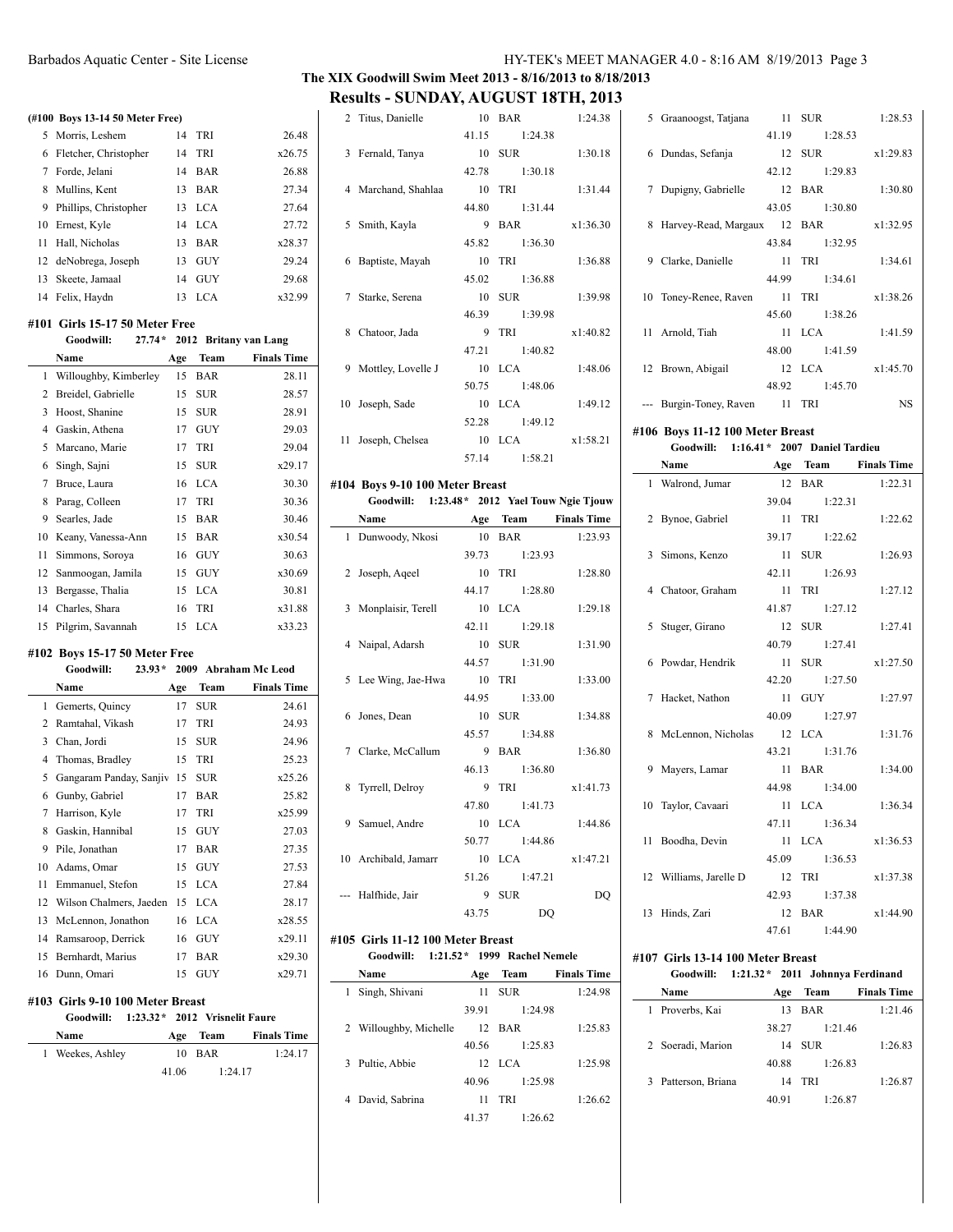### **The XIX Goodwill Swim Meet 2013 - 8/16/2013 to 8/18/2013 Results - SUNDAY, AUGUST 18TH, 2013**

### **(#107 Girls 13-14 100 Meter Breast)**

|   | 0.11.19.18.1.100.17.0001.20000 |       |            |          |
|---|--------------------------------|-------|------------|----------|
|   | 4 Rahan, Anjali                | 13    | <b>SUR</b> | 1:31.01  |
|   |                                | 42.25 | 1:31.01    |          |
| 5 | Williams, T'Shelle             |       | 14 TRI     | 1:32.04  |
|   |                                | 42.01 | 1:32.04    |          |
|   | 6 Gonesh, Kimberley            | 13    | <b>SUR</b> | x1:32.75 |
|   |                                | 43.03 | 1:32.75    |          |
| 7 | Baptiste, Arianne              | 13.   | - TRI      | x1:34.68 |
|   |                                | 44.03 | 1:34.68    |          |
| 8 | McKenzie, Amber                | 13    | <b>BAR</b> | 1:35.07  |
|   |                                | 44.31 | 1:35.07    |          |
| 9 | Joseph, Kyra                   |       | $14$ LCA   | 1:39.77  |
|   |                                | 47.67 | 1:39.77    |          |

#### **#108 Boys 13-14 100 Meter Breast Goodwill: 1:10.64\* 2010 Jonathan Gillette**

| <b>GOOGWILE</b><br>1:10.04 <i>L</i> 2010 JOHALHAH GIHELLE |  |               |                      |
|-----------------------------------------------------------|--|---------------|----------------------|
| Name                                                      |  |               | Age Team Finals Time |
| 1 Limburg, Juan                                           |  | 13 SUR        | 1:11.99              |
|                                                           |  | 34.19 1:11.99 |                      |
| 2 Kemp, Gianni                                            |  | 13 SUR        | 1:12.83              |
|                                                           |  | 34.86 1:12.83 |                      |
| 3 Mullins, Kent                                           |  | 13 BAR        | 1:13.82              |
|                                                           |  | 35.15 1:13.82 |                      |
| 4 Hall, Nicholas                                          |  | 13 BAR        | 1:17.13              |
|                                                           |  | 35.68 1:17.13 |                      |
| 5 Forde, Jelani                                           |  | 14 BAR        | x1:17.14             |
|                                                           |  | 36.81 1:17.14 |                      |
| 6 Mohammed, Christopher 13 TRI                            |  |               | 1:21.03              |
|                                                           |  | 37.21 1:21.03 |                      |
| 7 Phillips, Christopher 13 LCA                            |  |               | 1:21.47              |
|                                                           |  | 37.79 1:21.47 |                      |
| 8 Hospedales, Antonio                                     |  | 13 TRI        | 1:22.24              |
|                                                           |  | 38.09 1:22.24 |                      |
| 9 Halfhide, Jordan                                        |  | 14 SUR        | x1:22.68             |
| 10 Fletcher, Christopher 14                               |  | TRI           | x1:27.28             |
|                                                           |  | 40.62 1:27.28 |                      |
| 11 Felix, Haydn                                           |  | 13 LCA        | 1:30.26              |
|                                                           |  | 42.94 1:30.26 |                      |
| 12 Douglas, Yoerick                                       |  | 13 LCA        | x1:33.13             |
|                                                           |  | 43.40 1:33.13 |                      |

#### **#109 Girls 15-17 100 Meter Breast**

|   | Goodwill:               |       | $1:22.16*$ 2012 Britany van Lang |                    |
|---|-------------------------|-------|----------------------------------|--------------------|
|   | Name                    | Age   | Team                             | <b>Finals Time</b> |
|   | 1 Willoughby, Kimberley |       | 15 BAR                           | $1:18.52*$         |
|   |                         | 37.25 | 1:18.52                          |                    |
|   | 2 Gaskin, Athena        | 17    | GUY                              | 1:23.80            |
|   |                         | 38.52 | 1:23.80                          |                    |
| 3 | Singh, Sajni            |       | 15 SUR                           | 1:24.22            |
|   |                         | 40.15 | 1:24.22                          |                    |
| 4 | Parag, Colleen          | 17    | TRI                              | 1:25.60            |
|   |                         | 40.56 | 1:25.60                          |                    |
|   | 5 Tion A Joe, Arantxa   | 15    | <b>SUR</b>                       | 1:26.92            |
|   |                         | 40.91 | 1:26.92                          |                    |
| 6 | Searles, Jade           | 15    | <b>BAR</b>                       | 1:30.06            |
|   |                         | 43.36 | 1:30.06                          |                    |
|   |                         |       |                                  |                    |

|                                           | 7 Charles, Shara                        | 16      | TRI     | 1:30.26                     |  |  |  |  |
|-------------------------------------------|-----------------------------------------|---------|---------|-----------------------------|--|--|--|--|
|                                           |                                         | 42.61   | 1:30.26 |                             |  |  |  |  |
|                                           | 8 Breidel, Gabrielle                    |         | 15 SUR  | x1:32.97                    |  |  |  |  |
|                                           |                                         | 43.09   | 1:32.97 |                             |  |  |  |  |
|                                           | 9 Marcano, Marie                        |         | 17 TRI  | x1:33.93                    |  |  |  |  |
|                                           |                                         | 43.76   | 1:33.93 |                             |  |  |  |  |
|                                           | 10 Pilgrim, Savannah                    |         | 15 LCA  | 1:36.65                     |  |  |  |  |
|                                           |                                         | 45.84   | 1:36.65 |                             |  |  |  |  |
|                                           | --- Bruce, Laura                        |         | 16 LCA  | DQ                          |  |  |  |  |
|                                           |                                         | 41.75   |         | DQ                          |  |  |  |  |
|                                           | --- Bergasse, Thalia                    |         | 15 LCA  | NS                          |  |  |  |  |
|                                           |                                         |         |         |                             |  |  |  |  |
|                                           | #110 Boys 15-17 100 Meter Breast        |         |         |                             |  |  |  |  |
|                                           | Goodwill: 1:06.65* 2009 Abraham Mc Leod |         |         |                             |  |  |  |  |
|                                           | Name                                    |         |         | <b>Age Team</b> Finals Time |  |  |  |  |
|                                           | 1 Gangaram Panday, Sanjiv 15 SUR        |         |         | 1:11.99                     |  |  |  |  |
|                                           |                                         | 34.41   | 1:11.99 |                             |  |  |  |  |
|                                           | 2 Harrison, Kyle                        | 17      | TRI     | 1:13.38                     |  |  |  |  |
|                                           |                                         | 34.18   | 1:13.38 |                             |  |  |  |  |
|                                           | 3 Gunby, Gabriel                        |         | 17 BAR  | 1:13.81                     |  |  |  |  |
|                                           |                                         | 34.23   | 1:13.81 |                             |  |  |  |  |
| 4                                         | Thomas, Bradley                         |         | 15 TRI  | 1:14.16                     |  |  |  |  |
|                                           |                                         | 35.13   | 1:14.16 |                             |  |  |  |  |
|                                           | 5 Emmanuel, Stefon                      |         | 15 LCA  | 1:15.28                     |  |  |  |  |
|                                           |                                         | 35.58   | 1:15.28 |                             |  |  |  |  |
|                                           | 6 Gemerts, Quincy                       |         | 17 SUR  | 1:19.88                     |  |  |  |  |
|                                           |                                         | 36.27   | 1:19.88 |                             |  |  |  |  |
| 7                                         | Bernhardt, Marius                       |         | 17 BAR  | 1:20.27                     |  |  |  |  |
|                                           |                                         | 37.86   | 1:20.27 |                             |  |  |  |  |
| 8                                         | Dunn, Omari                             | 15      | GUY     | 1:20.39                     |  |  |  |  |
|                                           |                                         | 37.09   | 1:20.39 |                             |  |  |  |  |
|                                           | 9 McLennon, Jonathon                    |         | 16 LCA  | 1:20.87                     |  |  |  |  |
|                                           |                                         | 37.40   | 1:20.87 |                             |  |  |  |  |
|                                           | 10 Sampson, Jeremy                      | 15      | TRI     | x1:21.79                    |  |  |  |  |
|                                           |                                         | 36.90   | 1:21.79 |                             |  |  |  |  |
| 11                                        | Wilson Chalmers, Jaeden 15 LCA          |         |         | x1:25.46                    |  |  |  |  |
|                                           |                                         | 39.40   | 1:25.46 |                             |  |  |  |  |
|                                           | 12 Ramsaroop, Derrick                   | 16      | GUY     | 1:26.20                     |  |  |  |  |
|                                           |                                         | 38.30   | 1:26.20 |                             |  |  |  |  |
|                                           | --- Chan, Jordi                         |         | 15 SUR  | DQ                          |  |  |  |  |
|                                           |                                         | 34.74   |         | DQ                          |  |  |  |  |
|                                           |                                         |         |         |                             |  |  |  |  |
| #111 Girls 8&U 200 Meter Free Relay       |                                         |         |         |                             |  |  |  |  |
| 2:22.01 * 2009 Suriname<br>Goodwill:      |                                         |         |         |                             |  |  |  |  |
| C Peiter, S Singh, T Graanoogst, N Pelhan |                                         |         |         |                             |  |  |  |  |
|                                           | Team                                    |         | Relay   | <b>Finals Time</b>          |  |  |  |  |
| 1                                         | <b>BAR</b>                              |         | A       | 2:28.47                     |  |  |  |  |
|                                           |                                         | 35.43   |         | 1:13.57                     |  |  |  |  |
|                                           |                                         | 1:50.67 | 2:28.47 |                             |  |  |  |  |
| 2                                         | <b>TRI</b>                              |         | А       | 2:31.13                     |  |  |  |  |
|                                           |                                         | 39.20   |         | 1:16.62                     |  |  |  |  |
|                                           |                                         | 1:54.85 | 2:31.13 |                             |  |  |  |  |
| 3                                         | <b>SUR</b>                              |         | А       | 2:32.14                     |  |  |  |  |
|                                           |                                         |         |         |                             |  |  |  |  |

|              | <b>Team</b> | Relay   | <b>Finals Time</b> |
|--------------|-------------|---------|--------------------|
| $\mathbf{1}$ | <b>BAR</b>  | A       | 2:28.47            |
|              |             | 35.43   | 1:13.57            |
|              |             | 1:50.67 | 2:28.47            |
|              | 2 TRI       | A       | 2:31.13            |
|              |             | 39.20   | 1:16.62            |
|              |             | 1:54.85 | 2:31.13            |
| 3            | <b>SUR</b>  | A       | 2:32.14            |
|              |             | 39.07   | 1:16.66            |
|              |             | 1:54.96 | 2:32.14            |
|              | 4 LCA       | A       | 3:07.99            |
|              |             | 43.89   | 1:31.62            |
|              |             | 2:23.97 | 3:07.99            |
|              |             |         |                    |

|                |            | #112 Boys 8&U 200 Meter Free Relay<br>Goodwill: 2:15.94* 2009 Barbados   |       |         |                    |
|----------------|------------|--------------------------------------------------------------------------|-------|---------|--------------------|
|                | Team       | D St.Prix, J Kirby, L Weekes, K Talma<br>Relay                           |       |         | <b>Finals Time</b> |
| $\mathbf{1}$   | <b>BAR</b> |                                                                          | A     |         | 2:18.51            |
|                |            | 32.73                                                                    |       |         | 1:06.78            |
|                |            | 1:41.23                                                                  |       | 2:18.51 |                    |
| 2              | <b>TRI</b> |                                                                          | A     |         | 2:18.77            |
|                |            | 34.06                                                                    |       |         | 1:09.85            |
|                |            | 1:44.43                                                                  |       | 2:18.77 |                    |
| 3              | <b>SUR</b> |                                                                          | А     |         | 2:29.77            |
|                |            | 35.32                                                                    |       |         | 1:14.94            |
|                |            | 1:53.34                                                                  |       | 2:29.77 |                    |
|                | 4 LCA      |                                                                          | A     |         | 2:40.33            |
|                |            | 1:23.84                                                                  |       |         | 2:01.14            |
|                |            | 2:40.33                                                                  |       | 2:40.33 |                    |
|                | --- GUY    |                                                                          | A     |         | <b>NS</b>          |
|                |            |                                                                          |       |         |                    |
|                | Goodwill:  | #113 Girls 9-10 200 Meter Free Relay<br>2:04.71 * 2012 Trinidad & Tobago |       |         |                    |
|                |            | D Edwards, J Harley, V Faure, J Chai                                     |       |         |                    |
|                | Team       |                                                                          | Relay |         | <b>Finals Time</b> |
| 1              | <b>BAR</b> |                                                                          | A     |         | 2:07.17            |
|                |            | 29.58                                                                    |       |         | 1:01.60            |
|                |            | 1:33.70                                                                  |       | 2:07.17 |                    |
| $\overline{c}$ | TRI        |                                                                          | A     |         | 2:07.94            |
|                |            | 32.89                                                                    |       |         | 1:05.48            |
|                |            | 1:38.51                                                                  |       |         |                    |
|                |            |                                                                          |       | 2:07.94 |                    |
| 3              | <b>SUR</b> |                                                                          | A     |         | 2:15.25            |
|                |            | 34.53                                                                    |       |         | 1:08.26            |
|                |            | 1:40.59                                                                  |       | 2:15.25 |                    |
|                | 4 LCA      |                                                                          | A     |         | 2:38.60            |
|                |            | 40.49                                                                    |       |         | 1:22.61            |
|                |            | 1:59.82                                                                  |       | 2:38.60 |                    |
|                |            | #114 Boys 9-10 200 Meter Free Relay                                      |       |         |                    |
|                | Goodwill:  | $2:00.31 * 2010$ Suriname                                                |       |         |                    |
|                |            | J Vreugd, Y BERGEN, R CHAN, C Blokland                                   |       |         |                    |
|                | Team       | Relay                                                                    |       |         | <b>Finals Time</b> |
| 1              | TRI        |                                                                          | A     |         | 2:07.71            |
|                |            | 32.61                                                                    |       |         | 1:05.61            |
|                |            | 1:38.38                                                                  |       | 2:07.71 |                    |
| 2              | <b>BAR</b> |                                                                          | A     |         | 2:08.18            |
|                |            | 30.35                                                                    |       |         | 1:02.58            |
|                |            | 1:36.38                                                                  |       | 2:08.18 |                    |
|                | 3 SUR      |                                                                          | А     |         | 2:11.50            |
|                |            | 33.21                                                                    |       |         | 1:06.71            |
|                |            | 1:39.71                                                                  |       | 2:11.50 |                    |
|                | 4 LCA      |                                                                          | A     |         | 2:15.51            |
|                |            | 34.24                                                                    |       |         | 1:10.72            |
|                |            | 1:43.41                                                                  |       | 2:15.51 |                    |
|                |            |                                                                          |       |         |                    |